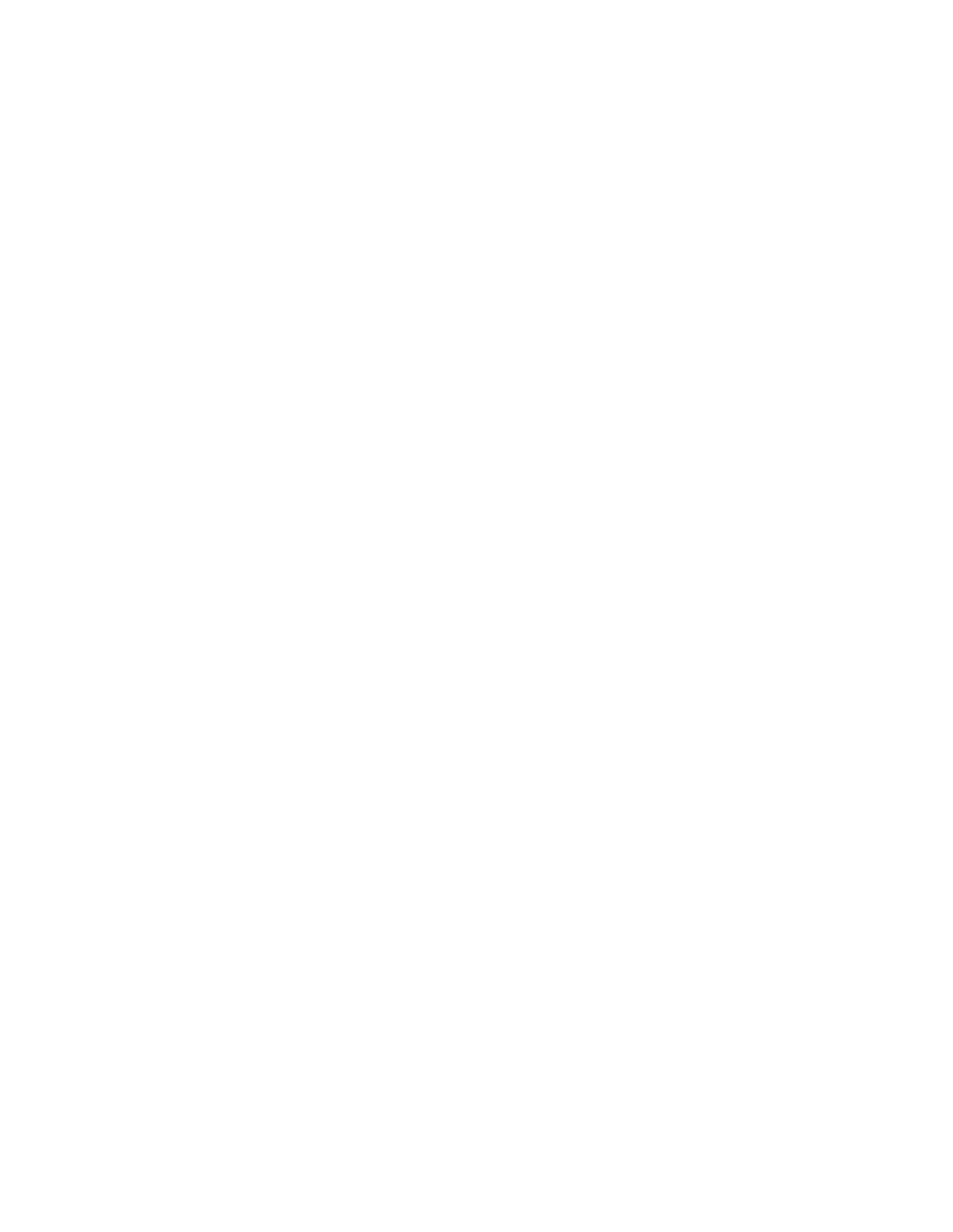## **Statement by Christine Lagarde, President of the ECB, at the forty-fourth meeting of the International Monetary and Financial Committee**

#### **IMF Annual Meetings, 14 October 2021**

Global economic activity has continued to recover since our previous meeting in April this year, thanks to further progress in vaccination campaigns and supportive economic policies. However, the pace of the recovery remains uneven across sectors and countries, and the spread of the more contagious Delta variant of the coronavirus (COVID-19), coupled with supply bottlenecks, is casting a shadow over the near-term growth prospects for the global economy.

The main challenge for policymakers continues to be steering the economy safely out of the crisis. It remains crucial that policy support is not withdrawn prematurely. On the fiscal side, support measures should be increasingly targeted. And on the monetary side, clear communication by major central banks is essential, also in view of the recent inflation developments. The policy mix should be accompanied by well-tailored structural ref orms to enhance long-term growth and minimise scarring effects from the pandemic, along with action to accelerate the green and digital transitions.

## **Euro area developments and outlook**

The rebound phase of the euro area economy is increasingly advanced, despite supply bottlenecks and continuing uncertainty about the pandemic. Euro area activity rebounded strongly in the second quarter of this year and looks set to also have been strong in the third quarter, supported by a marked recovery in domestic demand on the back of the success of vaccination campaigns and substantial monetary and fiscal policy support. While there is still uncertainty about how the pandemic will develop from here, we see the risks surrounding the euro area growth outlook as being broadly balanced over the medium term. The downside risks are related both to the pandemic and supply bottlenecks becoming more persistent than is currently expected. However, upside risks could also materialise from higher confidence effects and further spending by consumers.

Inflation has increased markedly since the beginning of this year and we expect it to rise further this autumn. We continue to view this upswing as being largely driven by temporary factors, especially the strong recovery in oil prices from the sharp drop in spring 2020, the reversal of the temporary VAT reduction in Germany, and cost pressures arising from temporary shortages of materials and equipment. The impact of these factors should fade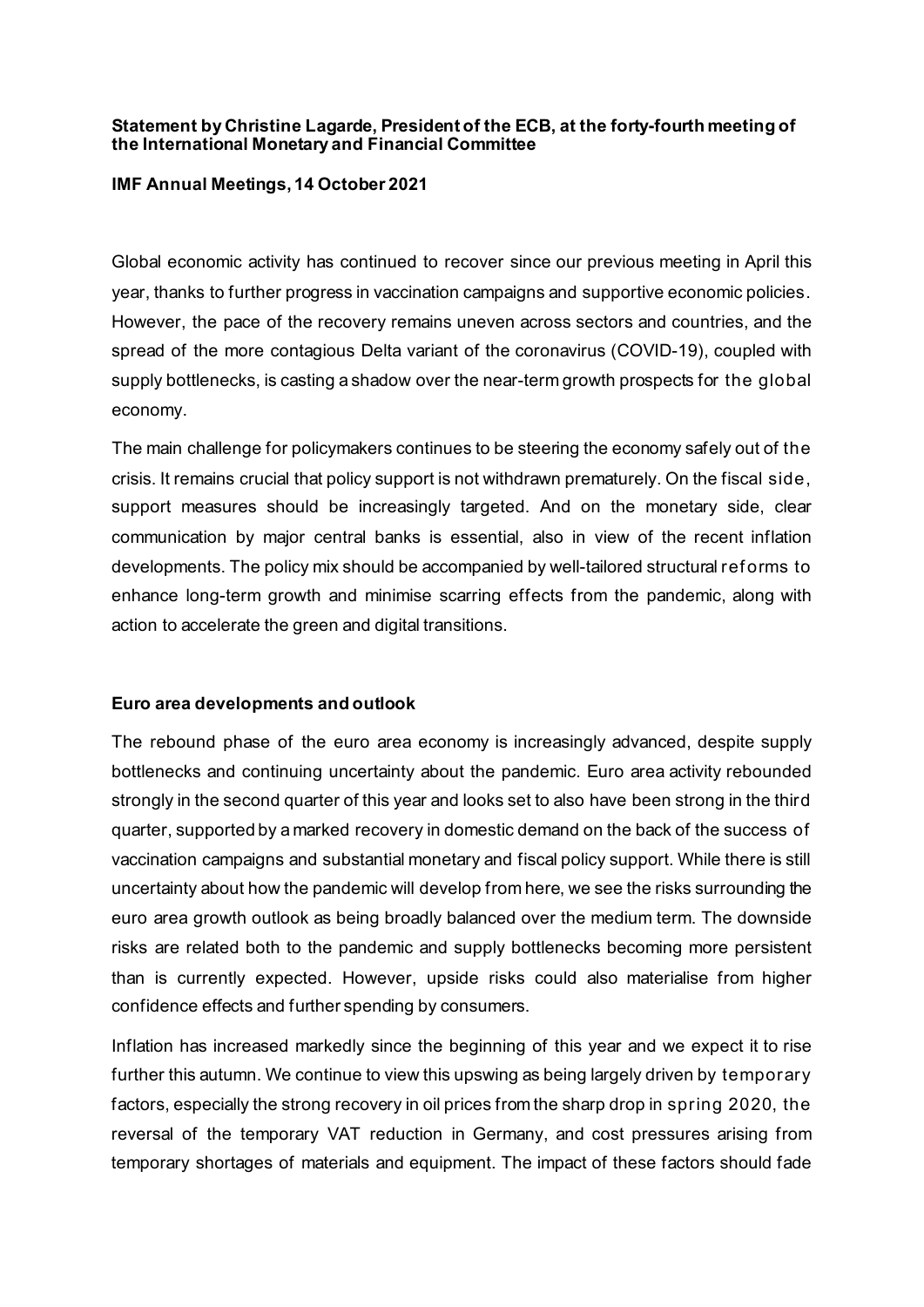out of annual rates of price changes in the course of next year, dampening annual inf lation. Our baseline scenario foresees inflation gradually increasing thereafter, but remaining below our 2% target over the medium term. Inflation could prove weaker than foreseen if a renewed tightening of pandemic-related restrictions were to affect economic activity. On the other hand, price pressures could become more persistent if supply bottlenecks last longer or wages rise more than is currently anticipated. So far, there is no evidence of significant second-round effects through wages and inflation expectations in the euro area remain anchored, but we continue to monitor risks to the inflation outlook carefully.

## **Monetary policy**

The ECB's Governing Council concluded its review of our monetary policy strategy in July. As part of the review, a symmetric 2% inflation target over the medium term was adopted. Our new strategy also recognises the importance of taking into account the ef fective lower bound on nominal interest rates, which can require especially forceful or persistent monetary policy measures.

In support of this inflation target and in line with our monetary policy strategy, the Governing Council revised its forward guidance on the key ECB interest rates. We expect them to remain at their present or lower levels until we see inflation reaching 2% well ahead of the end of our projection horizon and durably for the rest of the projection horizon, and we judge that realised progress in underlying inflation is sufficiently advanced to be consistent with inflation stabilising at 2% over the medium term.

Preserving favourable financing conditions over the pandemic period is essential to reduce uncertainty and bolster confidence, thereby underpinning economic activity and safeguarding medium-term price stability. The Governing Council regularly recalibrates the net purchases under the pandemic emergency purchase programme (PEPP) based on a joint assessment of financing conditions and the inflation outlook. At its meeting in September, the Governing Council assessed that the prevailing level of financing conditions, in conjunction with the slight improvement in the medium-term inflation outlook, allow favourable financing conditions to be maintained with a moderately lower pace of net asset purchases under the PEPP than in the second and third quarters of this year.

The Governing Council also confirmed in September its other measures, namely the level of the key ECB interest rates, the forward guidance on their likely future evolution, the purchases under the asset purchase programme, the reinvestment policies and the longerterm refinancing operations. It stands ready to adjust all of its instruments, as appropriate, to ensure that inflation stabilises at its 2% target over the medium term.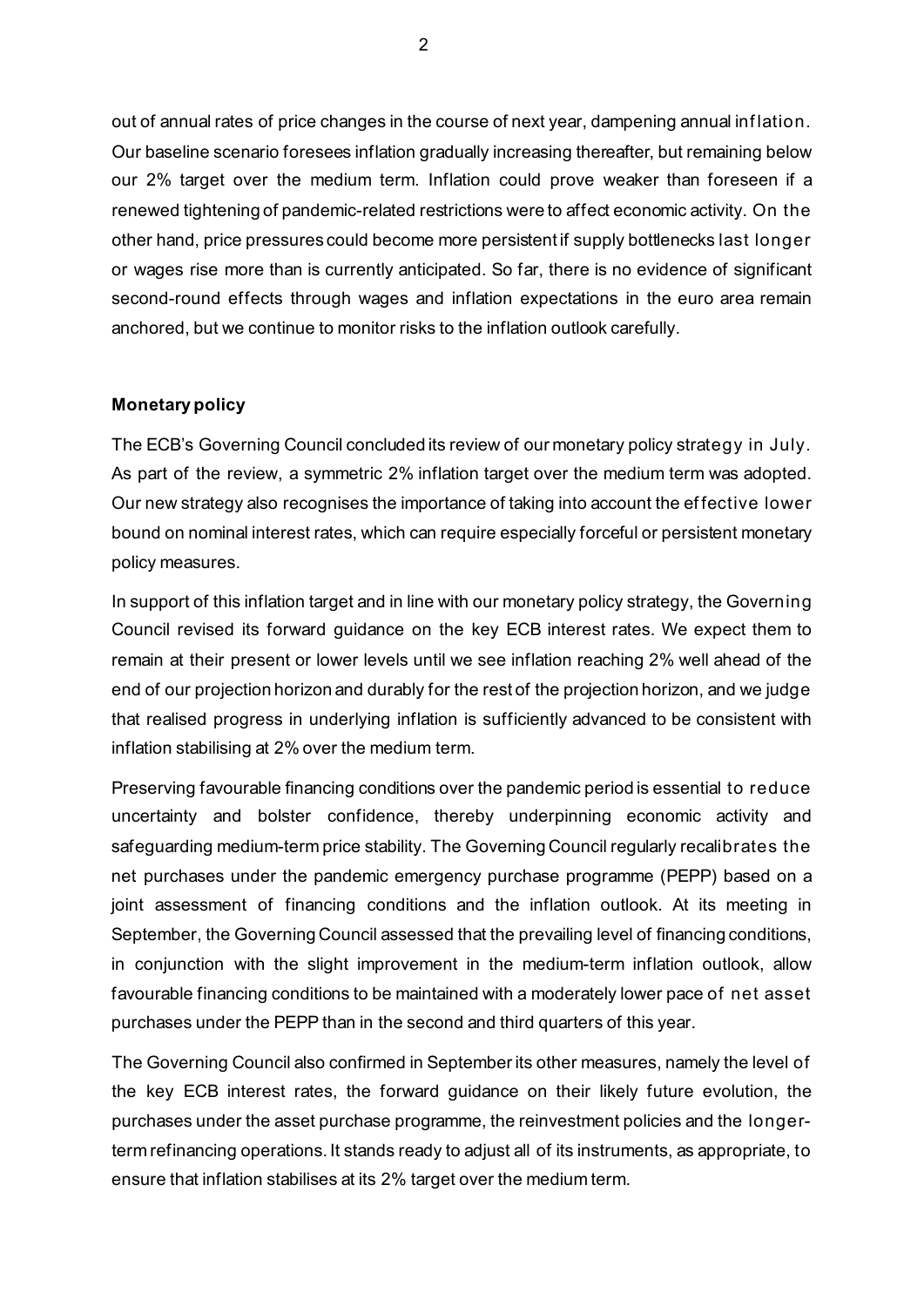#### **Europe's response to the coronavirus shock**

During the COVID-19 crisis, fiscal policy support has been critically important in containing the economic fallout, with fiscal and monetary policy reinforcing each other. Going forward, ambitious, targeted and coordinated fiscal policy should continue to complement monetary policy. As the recovery solidifies, fiscal measures need to become more targeted and the quality of public finances should be improved. Moreover, fiscal measures should go hand in hand with structural reforms in order to lift long-term growth. The Next Generation EU programme is of utmost importance here.By linking public investment and growth-enhancing reforms, it will help ensure a stronger and more uniform recovery across the euro area and accelerate the green and digital transitions.

#### **Euro area banking sector developments and financial stability issues**

The improving economic environment has contributed to a decline in near-term financial stability risks. Continued fiscal support helped the corporate sector recover from the pandemic, although the situation continues to vary across industries and firms. With corporate insolvencies remaining subdued, bank loan performance turned out to be more resilient than initially feared, although it is still too early to assess the full impact of the pandemic. Positive asset quality and financial market developments supported the return of bank profitability to pre-pandemic levels, and the ECB's stress test results published in July showed that the euro area banking system would be resilient to adverse economic developments.

Amid reduced uncertainty, the Supervisory Board of the ECB decided not to extend its system-wide recommendation on banks' capital distributions. Instead, it returned to the previous supervisory practice of discussing capital trajectories and dividend or share buyback plans with each bank in the context of the normal supervisory cycle. The ECB reminded banks to remain prudent when deciding on distributions and not to underestimate the risk that additional losses may later have an impact on their capital trajectories. As the economic recovery takes hold, financial vulnerabilities associated with an upswing are building up. So targeted macroprudential measures for residential real estate markets and the activation of macroprudential capital buffers should be considered in some euro area countries to build resilience in a timely manner.

In the medium term, after the COVID-19 crisis it will be important to look at the capital framework for banks holistically, with a view to simplifying it and removing potential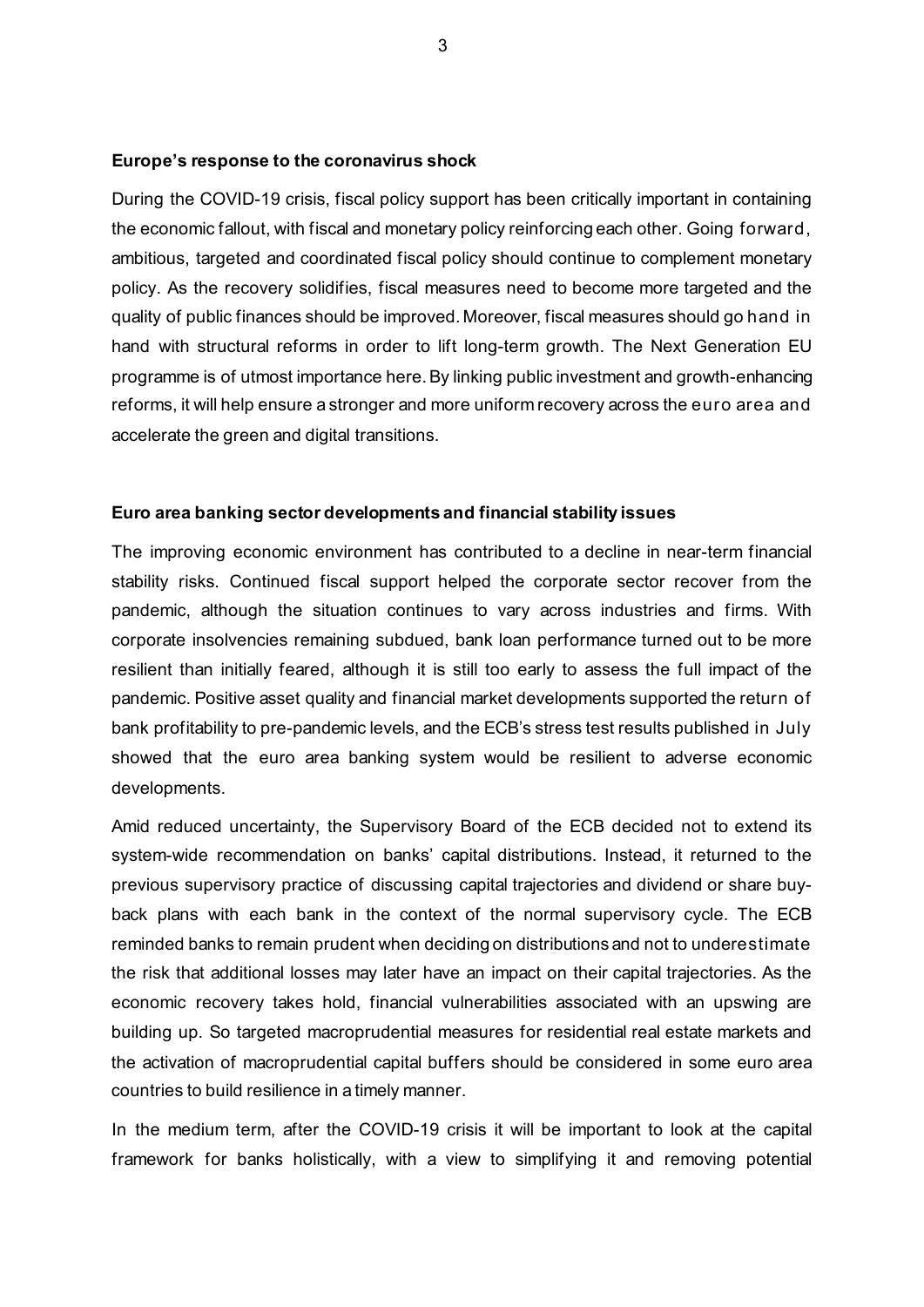obstacles to its effectiveness. In particular, the functioning of capital and liquidity buffers warrants further consideration, and an assessment needs to be made of whether there is sufficient releasable capital in place to address future systemic shocks.

Specific attention may need to be paid to the non-bank financial sector, where the COVID-19 market turmoil revealed significant vulnerabilities. Taking into account its growing role in financing the real economy and the interlinkages with the rest of the financial system, the sector needs to be made more resilient through regulatory reforms and the further development of a macroprudential approach.

Longer-term financial stability vulnerabilities have been also building up. The pandemic has left a legacy of significantly higher debt in non-financial sectors. Residential real estate prices have continued to rise sharply in many euro area countries, underpinned by strong lending dynamics, which raises concerns of potential overvaluation. Vulnerabilities in financial markets have also increased amid strong risk exposure and deteriorating liquidity at non-bank financial institutions. And in the banking sector, long-standing challenges associated with weak profitability and overcapacity may limit some banks' ability to invest to stay competitive in a more digitalised future.

## **International crisis response**

Global cooperation has been instrumental in our response to the pandemic so f ar, and this cooperation should continue. Preserving trade openness and ensuring universal access to vaccines and treatments remains of key importance for a durable global economic recovery. Support for the most vulnerable countries needs to remain high on the international agenda, also in view of the divergence in vaccination rates and limited policy space in emerging markets and low-income countries. In this context, the ECB welcomes the crisis response measures taken by the IMF as well as the G20 Debt Service Suspension Initiative (DSSI) and the Common Framework for debt treatments beyond the DSSI. This support was further strengthened in August by the general allocation by the IMF of special drawing rights (SDRs) of a historical magnitude, which is a strong signal of constructive multilateral cooperation helping the global recovery. We call for additional IMF members to sign voluntary SDR trading arrangements to facilitate SDR exchanges and ensure the burden is adequately shared across a wider set of countries.

We take note of the discussions on channelling SDRs to vulnerable countries. National central banks of EU Member States may only lend their SDRs to the IMF if this is compatible with the monetary financing prohibition included in the Treaty on the Functioning of the European Union. Retaining the reserve asset status of the resulting claims is paramount.